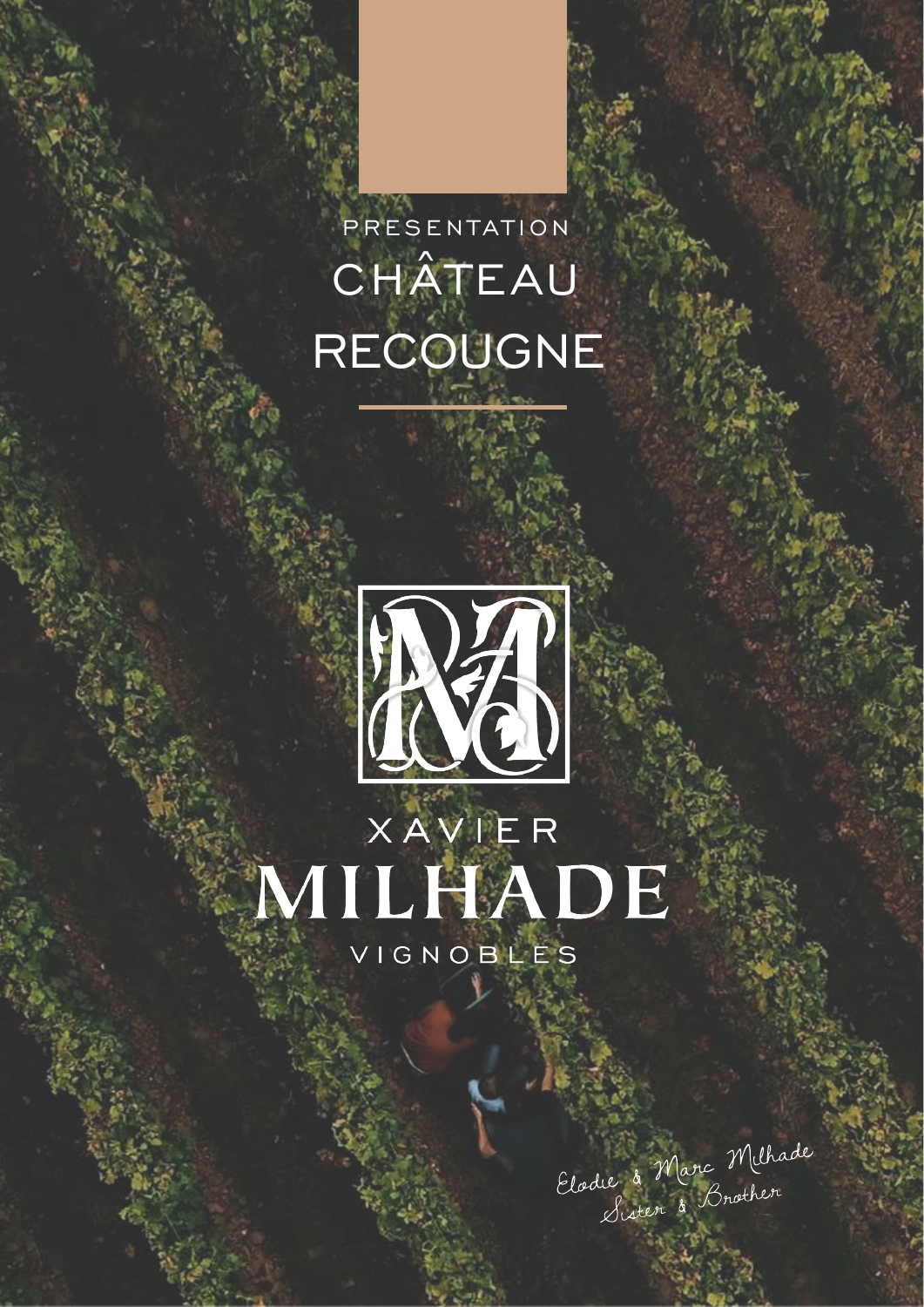## THE COMPANY



#### THE ORIGINS

This family story began in 1938 with Damase MILHADE, who moved to Château Recougne to cultivate vines, make wine and organise their sale himself. Ideally situated near the village of Galgon where he could dispatch his barrels to Paris from the railway station, this visionary entrepreneur soon saw the appeal of Château Recougne.



In 1947, his son Jean, a young chemical engineer, joined his father to continue to expand the company by increasing the size of the vineyards and bringing in new cellar equipment. In 1961, he and his wife Hélène started selling their wines to private customers by mail order. This proved highly successful and they were encouraged to continue to develop the activity. The 60s were a period of significant growth for the family's Libournais estates.



Having passed his oenology degree at Bordeaux University, Hélène and Jean's son Xavier soon found his place in the family company. The vineyards continued to expand up to 1996 when Château Boutisse, 25 hectares of AOC Saint-Emilion Grand Cru, was added to the family estates.

#### 4 TH GENERATION

The new generation represented by Xavier and Agnès' children, Marc and Elodie, have carried on the work and now run all the production and sales aspects of the family estates and the wine trading business. Marc joined his father in 2005 after studying as an engineer and became mainly involved in the production and vineyard activities. Elodie joined them in 2010 after completing her business studies to consolidate the sale of estate wines and the trade in a selection of partner wines and Bordeaux Crus Classés through the company known as "Samazeuilh et Cie".

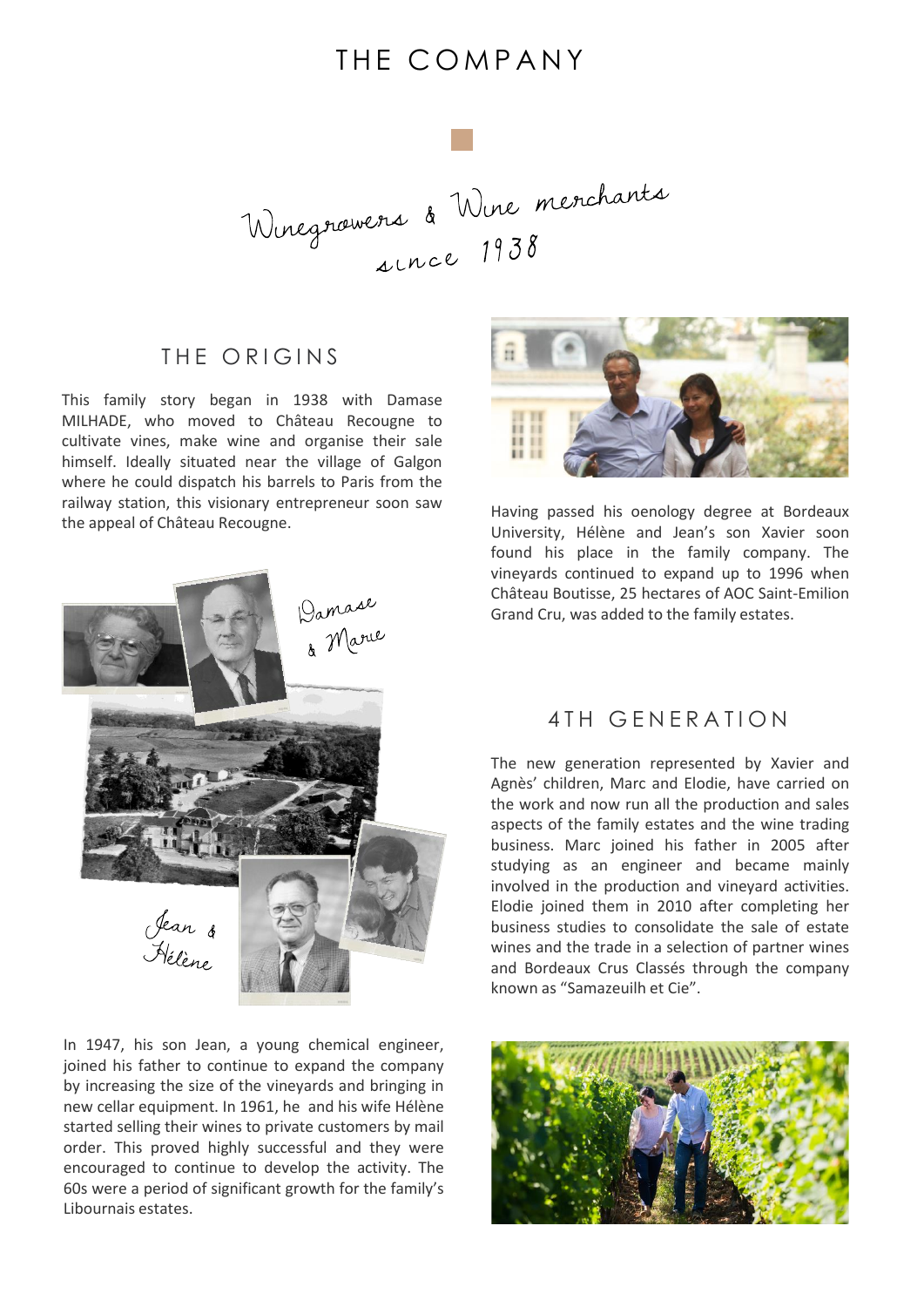## F A M I I Y F S T A T F S





The vineyards, [HVE3 certified](http://www.xavier-milhade-wines.com/earth-connection/#HVE3) since 2018, are planted around the château and cover 100 hectares (a further 20 hectares added in 2015) 90 of which produce red AOC Bordeaux Supérieur wines, the other 10 producing Bordeaux White. Château Recougne is a welcoming place with family values, a place where many a convivial moment is shared.

### CHÂTEAU RECOUGNE

Château Recougne is the Xavier Milhade family's historic property and home to four generations since 1938 who have cultivated the vines and made wine: Damase and Marie... Jean and Hélène... Xavier and Agnès... now their children Marc and Elodie... and in the future...

The work done over several years has positioned Château Recougne as one of the key estates for Bordeaux Supérieur Red wines. Each generation has made its contribution, modelling the vineyards, maintaining the vines, experimenting...





Xavier and Agnès moved back in in 2010 and have brought new life to the magnificent building and the grounds with their hundred-year-old trees. It's also the headquarters of the family company, housing the offices and part of the logistics. Today, Marc runs the vineyards and his sister Elodie the sales company.

The wines : Château Recougne, Château Montcabrier, Le P'tit Recougne.

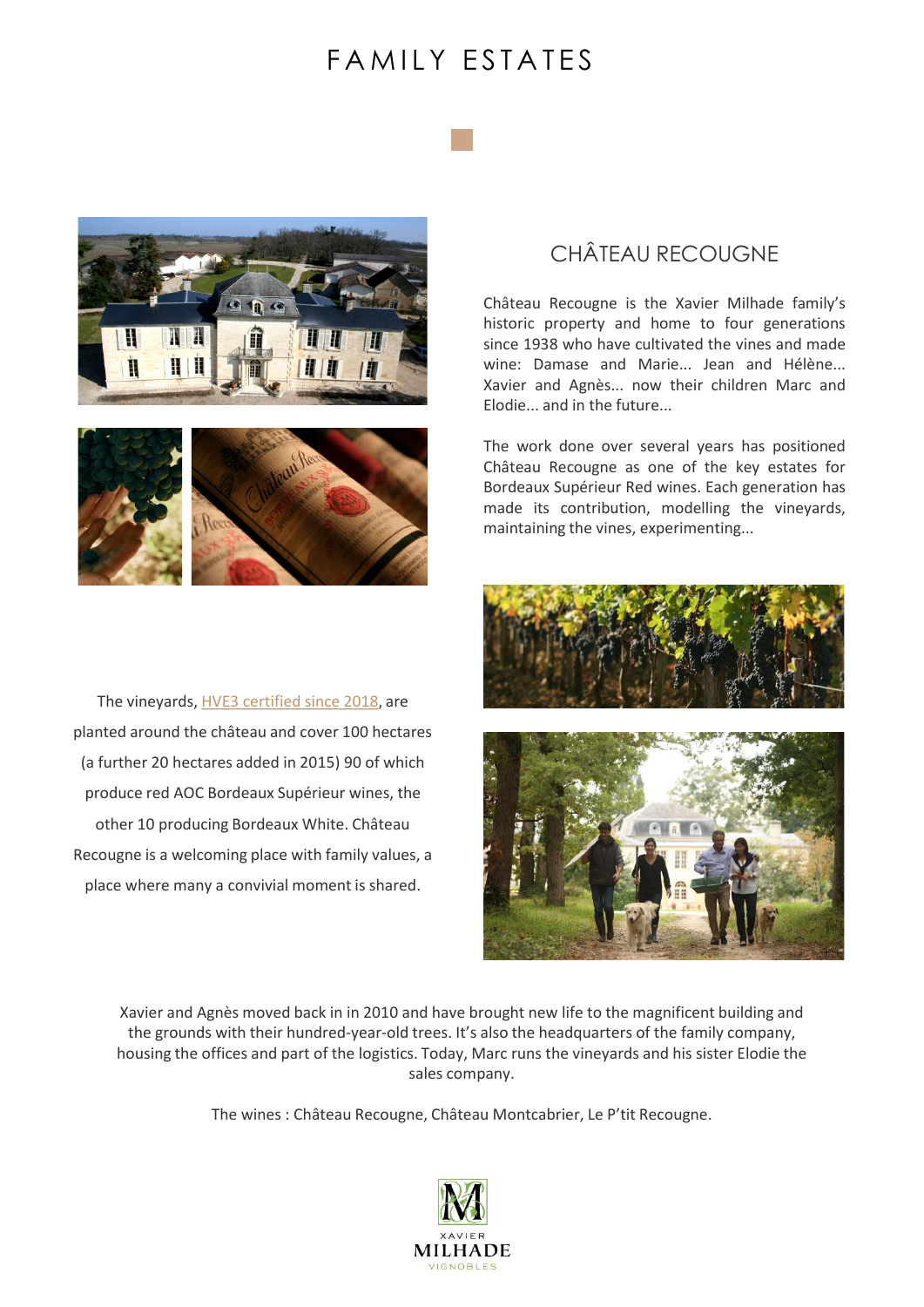# **CONTACTS**

G E N E R A L I N F O R M A T I O N : info@xm-wines.com

OWNER AND CHAIRMAN :

Elodie RICHARD – MILHADE – elodie@xm-wines.com - +33 6 78 91 81 18 Marc MILHADE – marc@xm-wines.com - +33 6 77 10 63 04

SALES DEPARTMENT :

Thibaut QUEMENER – thibaut@xm-wines.com - +33 7 81 62 61 69 Sales & Purchasing Manager

Elliot LEDUC – commercial@xm-wines.com - +33 5 57 50 33 43 Sales - France

Marie-Noëlle VERGELY – marie.n@xm-wines.com - +33 5 57 50 33 43 Orders and Customers Relations

LOGISTIC:

Nathalie CASTERA – nathalie@xm-wines.com - +33 5 57 50 33 43 Order & Flow Logistic

Gaëlle FAVREAU – gaelle@xm-wines.com - +33 5 57 50 33 33 Logistics & Supplies Vineyards

FIN AN CE & ACCOUNTING :

Marylène KARAKATSANIS – marylene@xm-wines.com - +33 5 57 50 33 43 General Administration – Finance & Accounting

Aurore MILHADE – aurore@xm-wines.com - +33 5 57 50 33 33 Estates Accounting

MARKETING & COMMUNICATION :

Chloé FOURNY – chloe@xm-wines.com - +33 5 57 50 33 43 Marketing & Communication